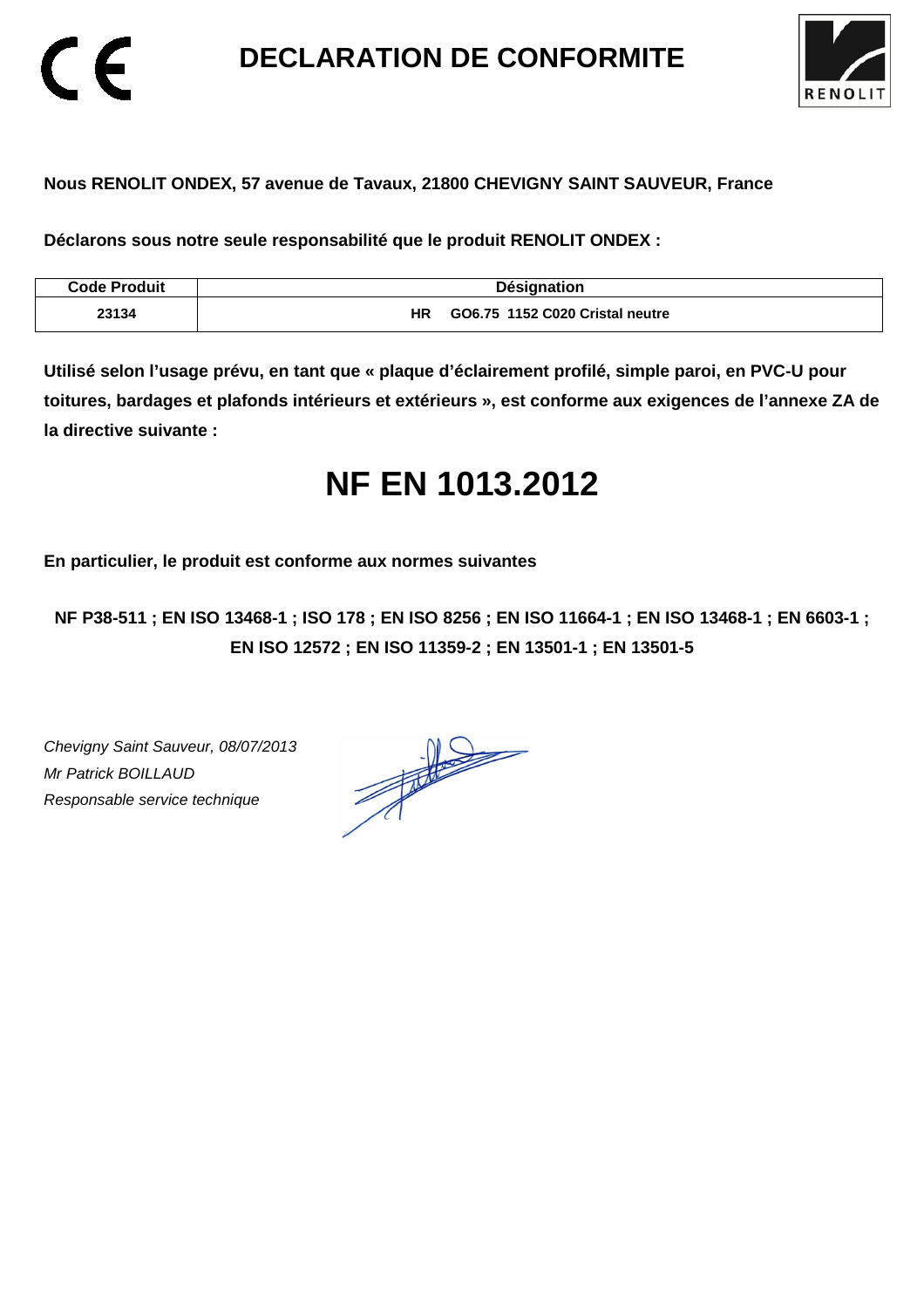

### 1 **1. CODE D'IDENTIFICATION UNIQUE DU PRODUIT : 23134**

## **2. DESIGNATION DU PRODUIT : HR GO6.75 1152 C020 Cristal neutre**

| <b>Couleur</b>                  | Pas d'ondulation<br>et profondeur | Largeur utile | <b>Epaisseur nominale</b>                                                                                             | Type de matériau         | <b>Masse nominale</b> |
|---------------------------------|-----------------------------------|---------------|-----------------------------------------------------------------------------------------------------------------------|--------------------------|-----------------------|
| <b>Cristal neutre</b>           | GO 6.75 - 177/51                  | 885 mm        | $1.10 \text{ mm}$                                                                                                     | <b>PVC NP Bi-orienté</b> | 1.90 kg/ $m^2$        |
| <b>USAGE PREVU DU PRODUIT :</b> |                                   |               | Plaque d'éclairement profilée, simple paroi, en PVC-U pour<br>toitures, bardages et plafonds intérieurs et extérieurs |                          |                       |

- **4. FABRICANT ET COORDONNEES : RENOLIT ONDEX 57 Avenue de Tavaux 21800 Chevigny-Saint-Sauveur France - Tel : +33 (0) 3 80 46 80 01**
- **5. MANDATAIRE DU FABRICANT :** Non concerné
- **6. SYSTEME D'EVALUATION ET DE VERIFICATION DE LA CONSTANTE DES PERFORMANCES DU PRODUIT :** Système 3
- **7. PRODUIT COUVERT PAR UNE NORME HAMRONISEE :** EN 1013 : 2012
- **8. EVALUATION TECHNIQUE EUROPEENNE :** Non concerné
- **9. PERFORMANCES DECLAREES selon les Spécifications Techniques Harmonisées EN 1013 :**

| Caractéristiques essentielles                                                                      | <b>Performances</b>                      |
|----------------------------------------------------------------------------------------------------|------------------------------------------|
| Tolérance Dimensionnelle                                                                           | Conforme                                 |
| Perméabilité à l'eau/à l'air                                                                       | Conforme                                 |
| Facteur de transmission lumineuse (NF P38-511)                                                     | 80%                                      |
| Résistance Mécanique / fléchissement de la plaque                                                  | <b>PND</b>                               |
| Résistance en flexion (ISO 178)                                                                    | <b>97 MPA</b>                            |
| Module d'élasticité en flexion (ISO 178) E                                                         | 3900 MPA                                 |
| Coefficient de rigidité E.t <sup>3</sup>                                                           | $6.7$ N.m.                               |
| Résistance au choc traction (EN ISO 8256)                                                          | 1200 $kJ/m2$                             |
| Variation de l'indice de jaunissement après vieillissement artificiel(EN ISO 11664-1)              | 5(40)                                    |
| Variation du facteur de transmission lumineuse après vieillissement artificiel<br>(EN ISO 13468-1) | 10% (A0)                                 |
| Variation de la résistance en flexion/traction après vieillissement artificiel<br>(EN ISO 8256)    | ≤10% (A0)                                |
| Résistance choc d'un corps dur de faibles dimensions (EN 6603-1)                                   | Conforme                                 |
| Résistance choc d'un corps mou grandes dimensions (XP 38-506-1999) Test 1200J                      | <b>PND</b>                               |
| Perméabilité à la vapeur d'eau (EN ISO 12572)                                                      | $0.8 \times 10^{-5}$ mg/(m-h-Pa)         |
| Dilatation thermique linéique (EN ISO 11359-2)                                                     | 67 x 10 <sup>-6</sup> (K <sup>-1</sup> ) |
| Réaction feu (EN 13501-1)                                                                          | <b>B</b> s1 d0                           |
| Performance feu extérieur (EN 13501-5)                                                             | Ftoit (non testé)                        |
| Emission de substances dangereuses                                                                 | <b>PND</b>                               |
| Résistance aux fixations                                                                           | www.ondex.com                            |

**10. Les performances du produit identifié aux points 1 et 2 sont conformes aux performances déclarées indiquées au point 9. La présente déclaration des performances est établie pour la seule responsabilité du fabricant identifié au point 4.** 

Signé pour le fabricant et en son nom par Patrick BOILLAUD – Responsable Service Technique<br>Chevigny-Saint-Sauveur, le 08 Juillet 2013<br> **Chevigny-Saint-Sauveur, le 08 Juillet 2013 Chevigny-Saint-Sauveur, le 08 Juillet 2013**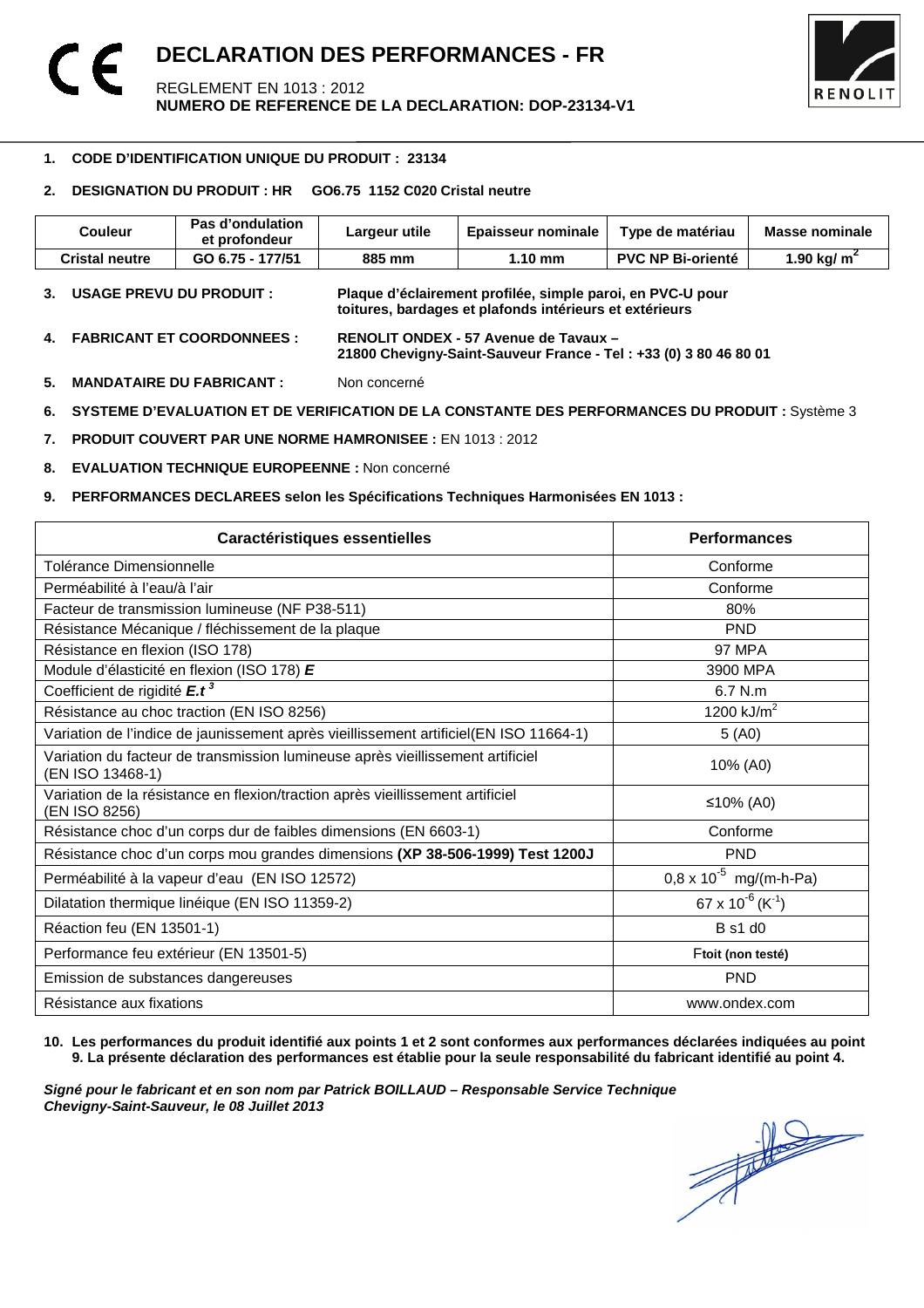# **KONFORMITATSERKLARUNG**



# **Wir RENOLIT ONDEX, 57 avenue de Tavaux, 21800 CHEVIGNY SAINT SAUVEUR, France**

**Erklären unter unserer alleinigen Verantwortung, dass das mit dem RENOLIT ONDEX Produkt:** 

| <b>Produktnummer</b> |    | <b>Benzeichnung</b>             |
|----------------------|----|---------------------------------|
| 23134                | ΗR | GO6.75 1152 C020 Cristal neutre |

**den grundlegenden Anforderungen der folgenden Richtlinien entspricht, wenn es nach den Anweisungen des Herstellers bestimmungsgemäss verwendet wird: "Lichtdurchlässige, einschalige, profilierte Platten aus PVC-U für Innen- und Außenanwendungen an Dächern, Wänden und Decken" in Anhang ZA:** 

# **NF EN 1013.2012**

**Insbesondere entspricht es den folgenden Normen** 

**NF P38-511 ; EN ISO 13468-1 ; ISO 178 ; EN ISO 8256 ; EN ISO 11664-1 ; EN ISO 13468-1 ; EN 6603-1 ; EN ISO 12572 ; EN ISO 11359-2 ; EN 13501-1 ; EN 13501-5**

Chevigny Saint Sauveur, 08/07/2013 Mr Patrick BOILLAUD Leiter der technischen Abteilung

 $\epsilon$ 

 $\frac{1}{\sqrt{1-\frac{1}{2}}}\left\vert \frac{1}{\sqrt{1-\frac{1}{2}}}\right\vert = \frac{1}{\sqrt{1-\frac{1}{2}}}\left\vert \frac{1}{\sqrt{1-\frac{1}{2}}}\right\vert.$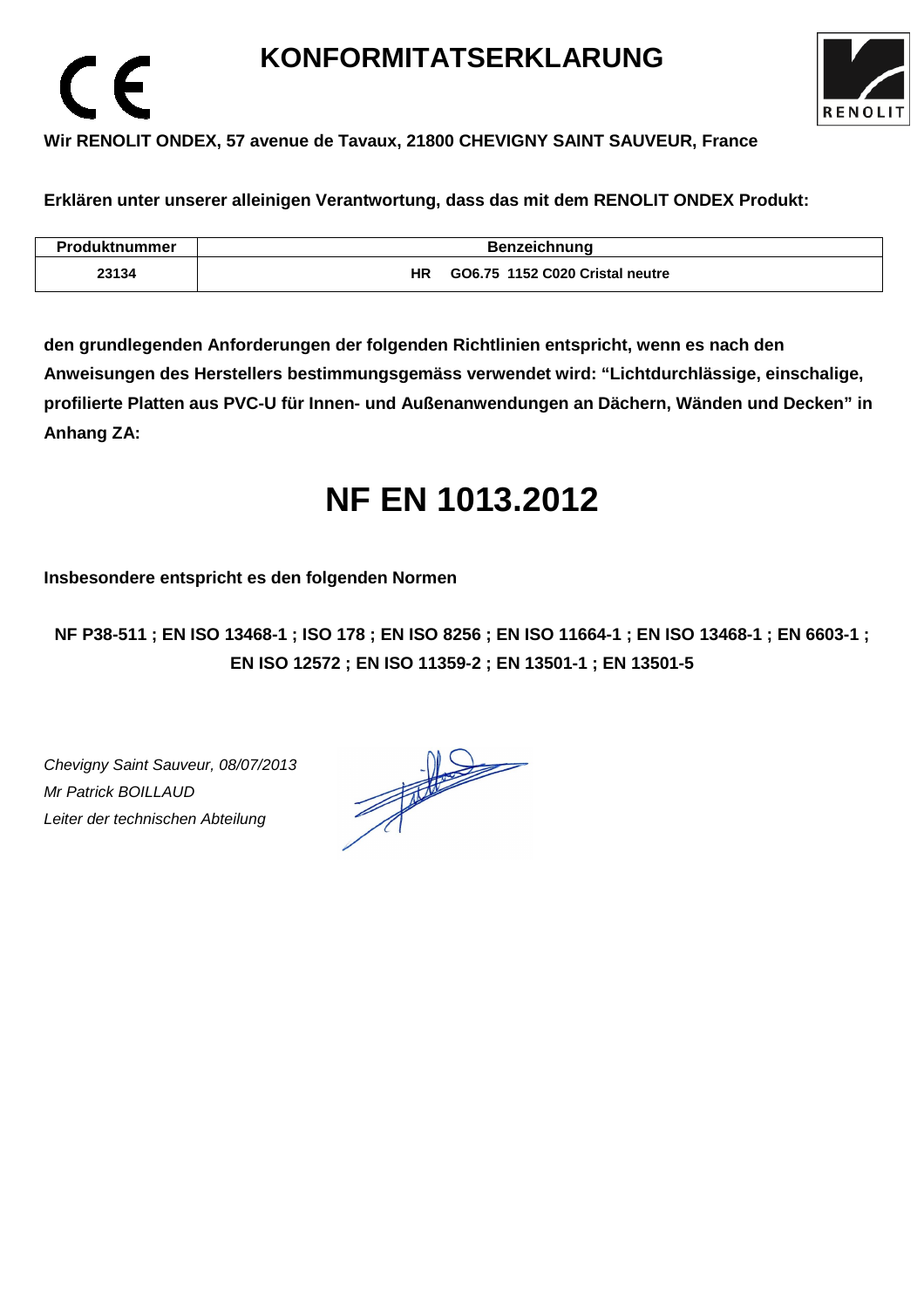# **LEISTUNGSERKLÄRUNG - DE**  NORM EN 1013 : 2012 **REFERENZNUMMER DER EKLÄRUNG: DOP-23134-V1**



## **1. EINZIGER IDENTIFIKATIONSCODE DES PRODUKTES: 23134**

### **2. PRODUKTBEZEICHNUNG: HR GO6.75 1152 C020 Cristal neutre**

| Farbe    | Rippenbreite der Wellung<br>und Profilhöhe | <b>Baubreite</b> | Dicke (mm)        | Materialtyp                                       | Nenn-<br>Flächengewicht |
|----------|--------------------------------------------|------------------|-------------------|---------------------------------------------------|-------------------------|
| alashell | GO 6.75 - 177/51                           | 885 mm           | $1.10 \text{ mm}$ | biaxial gerecktes<br>Hart-PVC ohne<br>Weichmacher | 1.90 kg/ $m2$           |

**3. VORGESEHENE VEWENDUNGSZWECKE: Lichtdurchlässige, einschalige, profilierte Platten aus PVC-U**  für Innen- und Außenanwendungen an Dächern, Wänden und Decken

**4. HERSTELLER UND ANSCHFRIFT: RENOLIT ONDEX - 57 Avenue de Tavaux - 21800 Chevigny-Saint-Sauveur Frankreich - Tel : +33 3 80 46 80 01** 

- **5. BEVOLLMÄCHTIGTER DES HERSTELLERS:** Nicht zutreffend
- **6. SYSTEM ZUR BEWERTUNG UND ÜBERPRÜFUNG DER LEISTUNGSBESTÄNDIGKEIT:** System 3
- **7. FÜR DIESES PRODUKT GILT DIE HARMONISIERTE NORM:** EN 1013 : 2012
- **8. EUROPÄISCHE TECHNISCHE BEWERTUNG:** Nicht zutreffend
- **9. ERKLÄRTE LEISTUNGEN gemäß harmonisierten technischen Spezifikation EN 1013:**

| <b>Wesentliche Eigenschaften</b>                                                                    | Leistungen                               |  |
|-----------------------------------------------------------------------------------------------------|------------------------------------------|--|
| Maßtoleranzen                                                                                       | <b>Bestanden</b>                         |  |
| Wasser-/Luftdurchlässigkeit                                                                         | <b>Bestanden</b>                         |  |
| Lichttransmissionsgrad (NF P38-511)                                                                 | 80%                                      |  |
| Biege-/Zugfestigkeit (EN ISO 178)                                                                   | <b>PND</b>                               |  |
| Biegespannung (ISO 178)                                                                             | <b>97 MPA</b>                            |  |
| Biege-Elastizitätsmodul (ISO 178) E                                                                 | 3900 MPA                                 |  |
| Steifheitsfaktor E.t <sup>3</sup>                                                                   | 6.7 N.m                                  |  |
| Zug- Schlagfestigkeit (EN ISO 8256)                                                                 | 1200 $kJ/m2$                             |  |
| Änderung des Gelbwertes nach der künstlichen Alterung (EN ISO 11664-1 ou<br>EN ISO 11664-2)         | 5(40)                                    |  |
| Änderung des Lichttransmissionsgrades nach der künstlichen Alterung, (EN<br>ISO 13468-1 ou 13468-2) | 10% (A0)                                 |  |
| Änderung der Biege-/Zugfestigkeit nach der künstlichen Alterung, (EN ISO 178)                       | ≤10% (A0)                                |  |
| Schlagbeanspruchung durch kleinen, harten Körper (EN 6603-1)                                        | Bestanden                                |  |
| Schlagbeanspruchung durch großen, weichen Körper                                                    | durchsturzsicher                         |  |
| Wasserdampfdurchlässigkeit (EN ISO 12572)                                                           | $0.8 \times 10^{-5}$ mg/(m-h-Pa)         |  |
| Lineare thermische Ausdehnung (EN ISO 11359-2)                                                      | 67 x 10 <sup>-6</sup> (K <sup>-1</sup> ) |  |
| Klasse des Brandverhaltens (EN 13501-1)                                                             | B s1 d0                                  |  |
| Klasse des Brandverhaltens von außen (EN 13501-5)                                                   | F Dach (nicht getestet)                  |  |
| Freisetzung gefährlicher Stoffe                                                                     | <b>PND</b>                               |  |
| Beständigkeit gegenüber Befestigungen                                                               | Zulassung Z 14.4. 1-4                    |  |

### **10. Die Leistungen des Produktes gemäß den Nummern 1 und 2 entspricht den erklärten Leistungen nach Nummer 9. Verantwortlich für die Erstellung der Leistungserklärung ist allein der Hersteller gemäß Nummer 4.**

**Unterzeichnet für den Hersteller und im Namen des Herstellers durch Patrick BOILLAUD – Leiter der technischen Abteilung Chevigny-Saint-Sauveur, den 08. Juli 2013**

 $\frac{1}{\sqrt{2}}$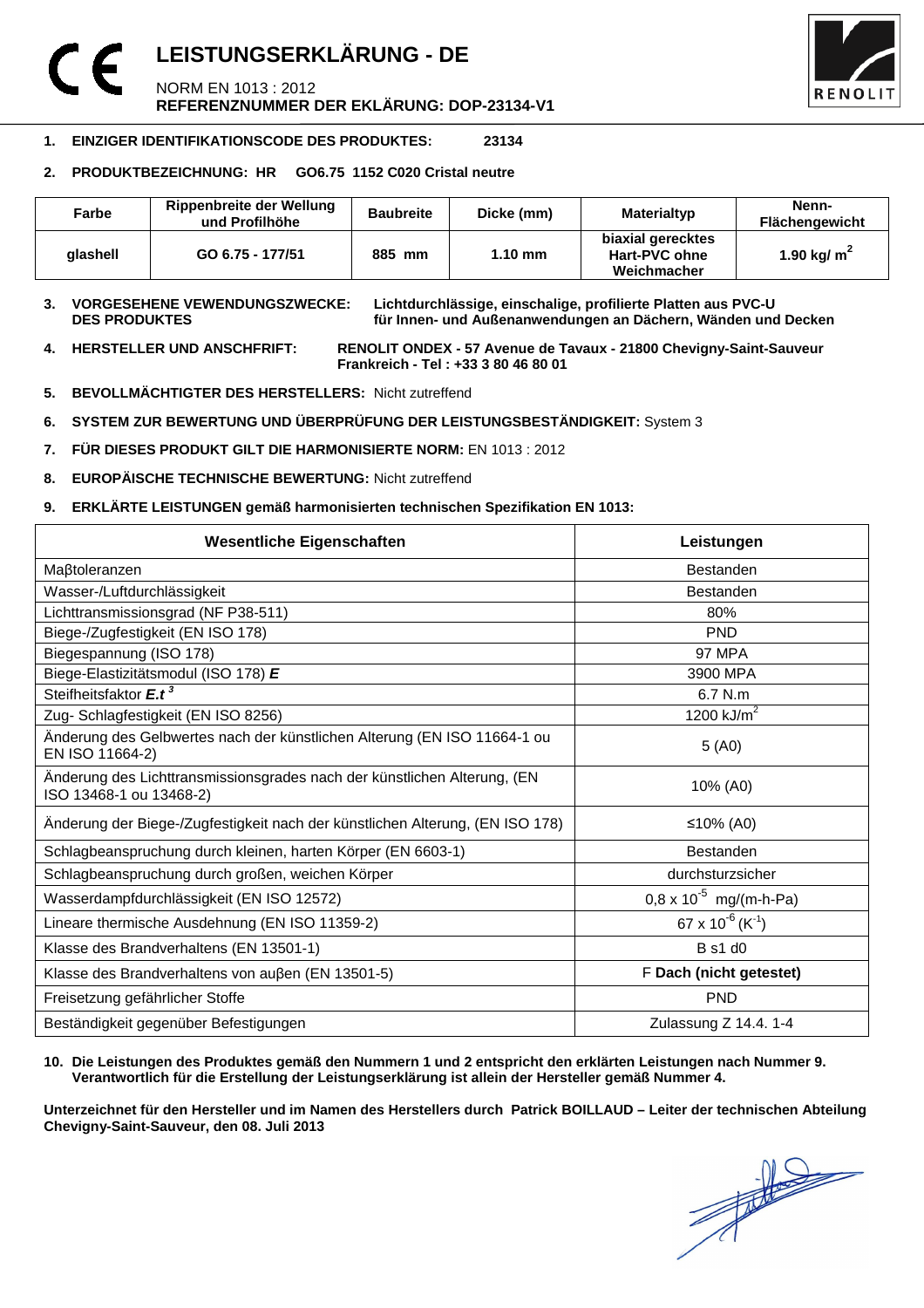# **DECLARATION OF CONFORMITY**



## **We RENOLIT ONDEX, 57 avenue de Tavaux, 21800 CHEVIGNY SAINT SAUVEUR, France**

**Declare under our sole responsability that the RENOLIT ONDEX product:** 

| <b>Product Code</b> | <b>Designation</b>                    |
|---------------------|---------------------------------------|
| 23134               | GO6.75 1152 C020 Cristal neutre<br>ΗR |

**When used according to its instruction as, "light transmitting single skin profiled PVC-U sheet for internal and external roofs, walls and ceilings", complies with the essential requirements of the following directive in ZA Annex:** 

# **NF EN 1013.2012**

**In particular it complies with the following standards** 

**NF P38-511 ; EN ISO 13468-1 ; ISO 178 ; EN ISO 8256 ; EN ISO 11664-1 ; EN ISO 13468-1 ; EN 6603-1 ; EN ISO 12572 ; EN ISO 11359-2 ; EN 13501-1 ; EN 13501-5**

Chevigny Saint Sauveur, 08/07/2013 Mr Patrick BOILLAUD Technical services manager

CE

 $\frac{1}{\sqrt{2}}$